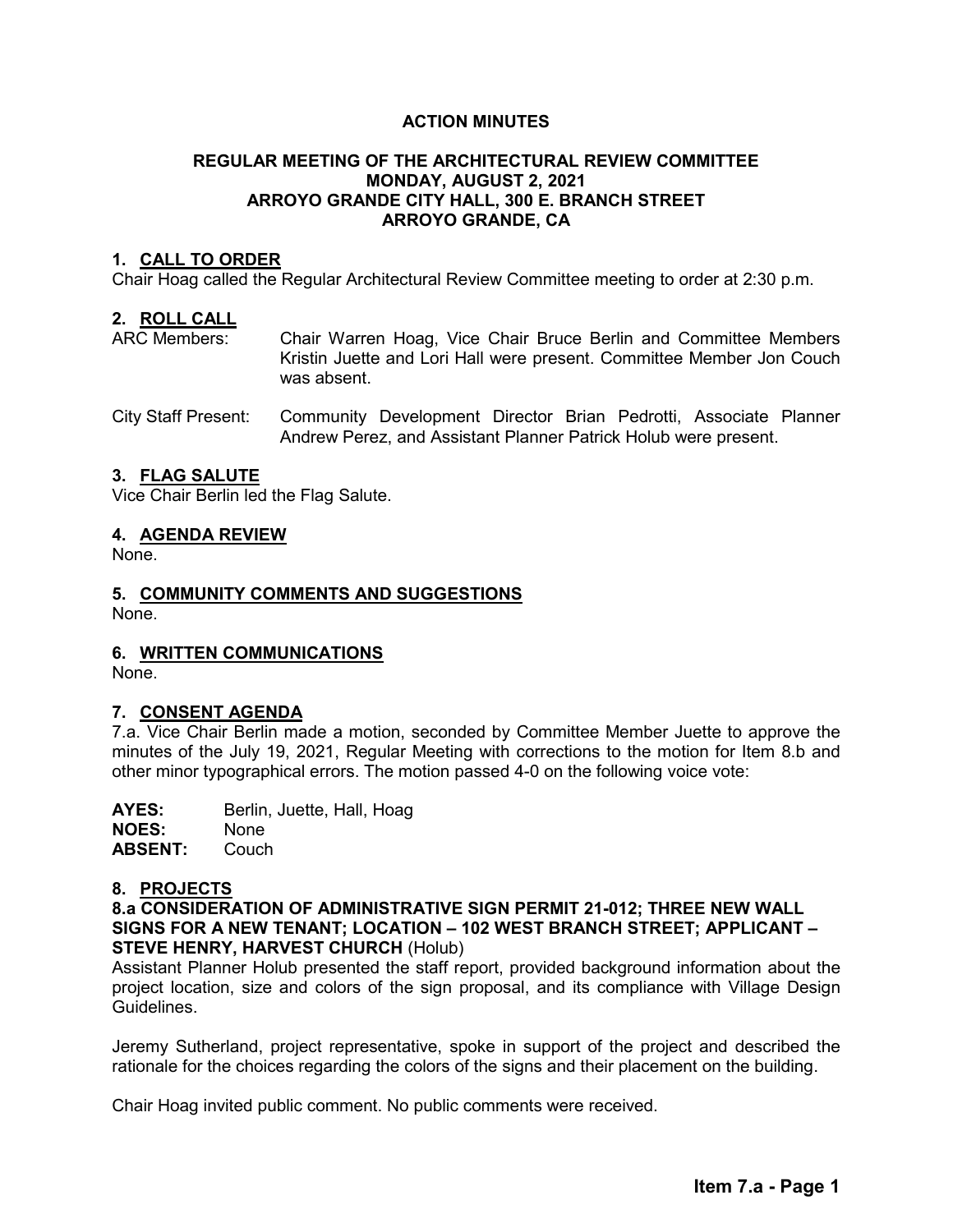### *Minutes: ARC PAGE 2 Monday, August 2, 2021*

The Committee found the design and colors of the sign proposal to be appropriate. The Committee debated whether the design should be modified to provide depth and relief, but came to the conclusion that the individual letters affixed to the building would provide the depth required by the Design Guidelines.

Vice Chair Berlin made a motion, seconded by Committee Member Juette, to recommend approval of the project as submitted.

The motion passed 4-0 on the following voice vote:

| AYES:          | Berlin, Juette, Hall, Hoag |
|----------------|----------------------------|
| <b>NOES:</b>   | <b>None</b>                |
| <b>ABSENT:</b> | Couch                      |

**8.b. CONTINUED CONSIDERATION OF ADMINISTRATIVE SIGN PERMIT 21-001; ONE NEW WALL SIGN AND WINDOW SIGNAGE FOR AN EXISTING BUSINESS; LOCATION: 201 EAST BRANCH STREET; APPLICANT – KRISTA BANDY, HELLO VILLAGE (Holub)** Assistant Planner Holub presented the staff report, including details about the Committee's previous review of the project and identified the changes to the proposal since the first review. He also clarified that the Committee's review should be focused on the sign proposal, and that the awning will return to the Committee on a future agenda.

Krista Bandy, project applicant, spoke in support of the project and answered questions about the sign's colors.

Chair Hoag invited public comment. No public comments were received.

The Committee appreciated the addition of the border to the wall sign and found the size of the sign to be a good fit on the front elevation. The Committee discussed whether the existing green banding along the top of the building was in conflict with the colors of the sign.

Chair Hoag made a motion, seconded by Committee Member Hall, to recommend approval of the project, with the suggestion to modify the color of the banding to better complement the colors of the sign.

**AYES:** Hoag, Hall, Juette, Berlin **NOES:** None **ABSENT**: Couch

**9. DISCUSSION ITEMS**

None.

# **10. COMMITTEE COMMUNICATIONS**

None.

# **11. STAFF COMMUNICATIONS**

Associate Planner Perez inquired whether the Committee would find it helpful if staff continued to prepare PowerPoint presentations for projects considered by the Committee.

Associate Planner Perez announced that a study session to discuss updates to the City's Accessory Dwelling Unit ordinance will be held at the August 3 Planning Commission meeting.